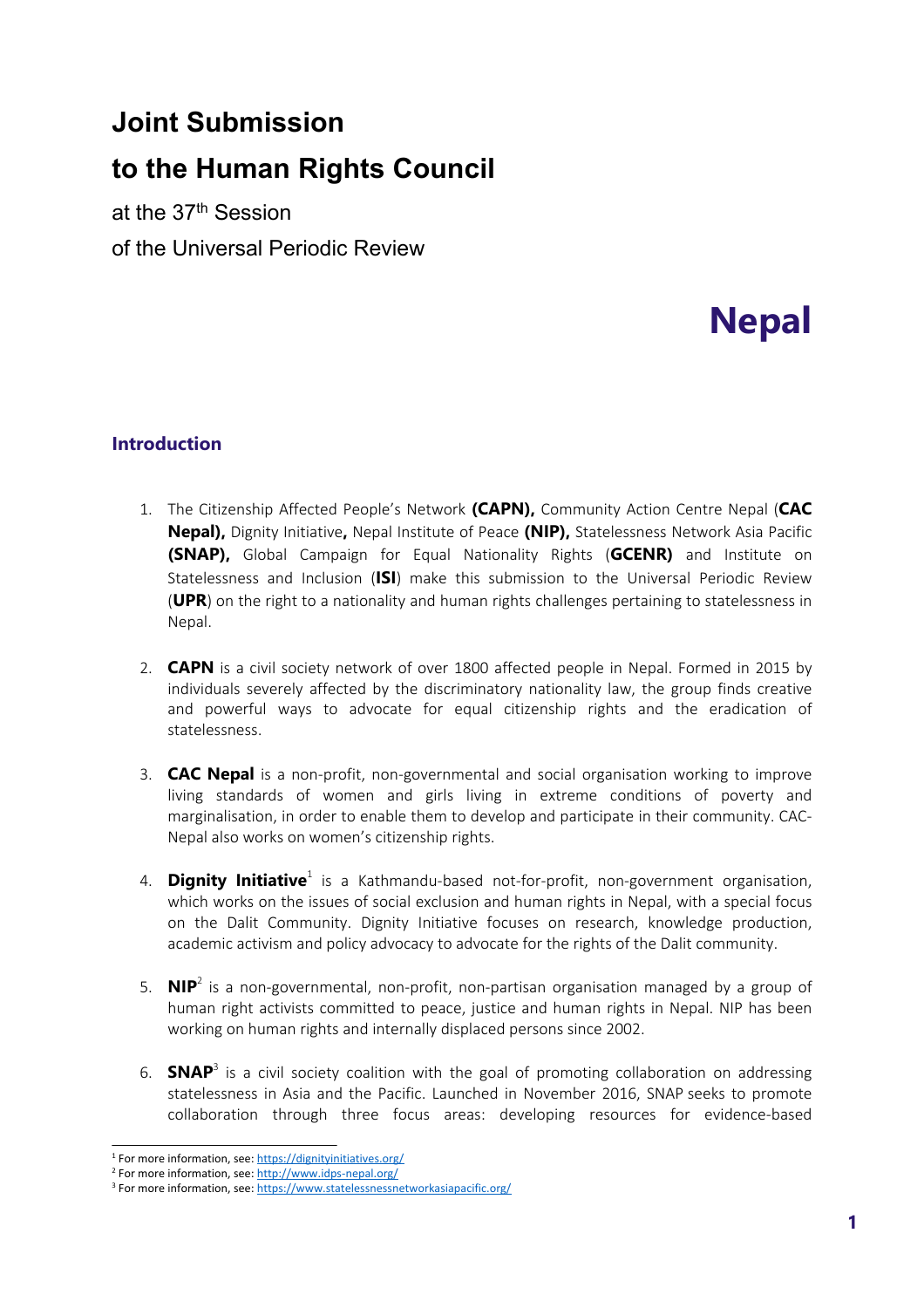action, facilitating capacity strengthening opportunities and providing technical support to SNAP'<sup>s</sup> members.

- 7. **GCENR**<sup>4</sup> mobilises international action for the removal of gender-discriminatory provisions from all nationality laws, through its coalition of over twenty national, regional and international organisations and activists, including steering committee members Equality Now, Equal Rights Trust, the Institute on Statelessness and Inclusion, Women'<sup>s</sup> Learning Partnership, and Women'<sup>s</sup> Refugee Commission.
- 8. **ISI**<sup>5</sup> is an independent non-profit organisation committed to an integrated, human rightsbased response to the injustice of statelessness and exclusion through <sup>a</sup> combination of research, education, partnerships and advocacy. Established in August 2014, it is the first and only global centre committed to promoting the human rights of stateless persons and ending statelessness. The Institute has made almost 70 country specific UPR submissions on the human rights of stateless persons, and also compiled summaries of the key human rights challenges related to statelessness in all countries under review under the 23<sup>rd</sup> to the 36<sup>th</sup> UPR Sessions.
- 9. This submission focusses on:
	- a. Gender discrimination in the nationality law and resulting human rights violations;
	- b. Discriminatory access to documentation;
	- c. Denial of citizenship due to caste-based discrimination; and
	- d. The impact of the COVID-19 pandemic on stateless persons in Nepal.

#### **Previous UPR of Nepal under the First and Second Cycle**

10. Nepal was previously reviewed under the 10<sup>th</sup> session in 2011 (First Cycle) and the 23<sup>rd</sup> session in <sup>2015</sup> (**Second Cycle**).

#### **The First Cycle**

- 11. During the First Cycle, 17 countries made recommendations regarding advancing gender equality and the promotion and protection of women's rights.<sup>6</sup> These recommendations are relevant to addressing women'<sup>s</sup> unequal nationality rights, <sup>a</sup> primary root cause of statelessness in Nepal.
- 12. Slovakia recommended that Nepal address cases of statelessness in the drafting process of the new Constitution, which was not supported by Nepal.<sup>7</sup> Slovakia also more generally recommended Nepal to review its legal framework to provide for better promotion and protection of women'<sup>s</sup> rights. Cuba, Egypt, Palestine, the Philippines, and Singapore called for measures to protect the rights of women and other groups. These recommendations were

<sup>4</sup> For more information, see: <https://equalnationalityrights.org/>

<sup>&</sup>lt;sup>5</sup> For more information, see: <https://www.institutesi.org/>

<sup>6</sup> United Nations Human Rights Council, *Report of the Working Group on the Universal Periodic Review Nepal*, <sup>10</sup>th sess, UN Doc A/HRC/17/5 (8 March 2011).

<sup>7</sup> United Nations Human Rights Council, *Report of the Working Group on the Universal Periodic Review Nepal*, <sup>10</sup>th sess, UN Doc A/HRC/17/5 (8 March 2011), p 23.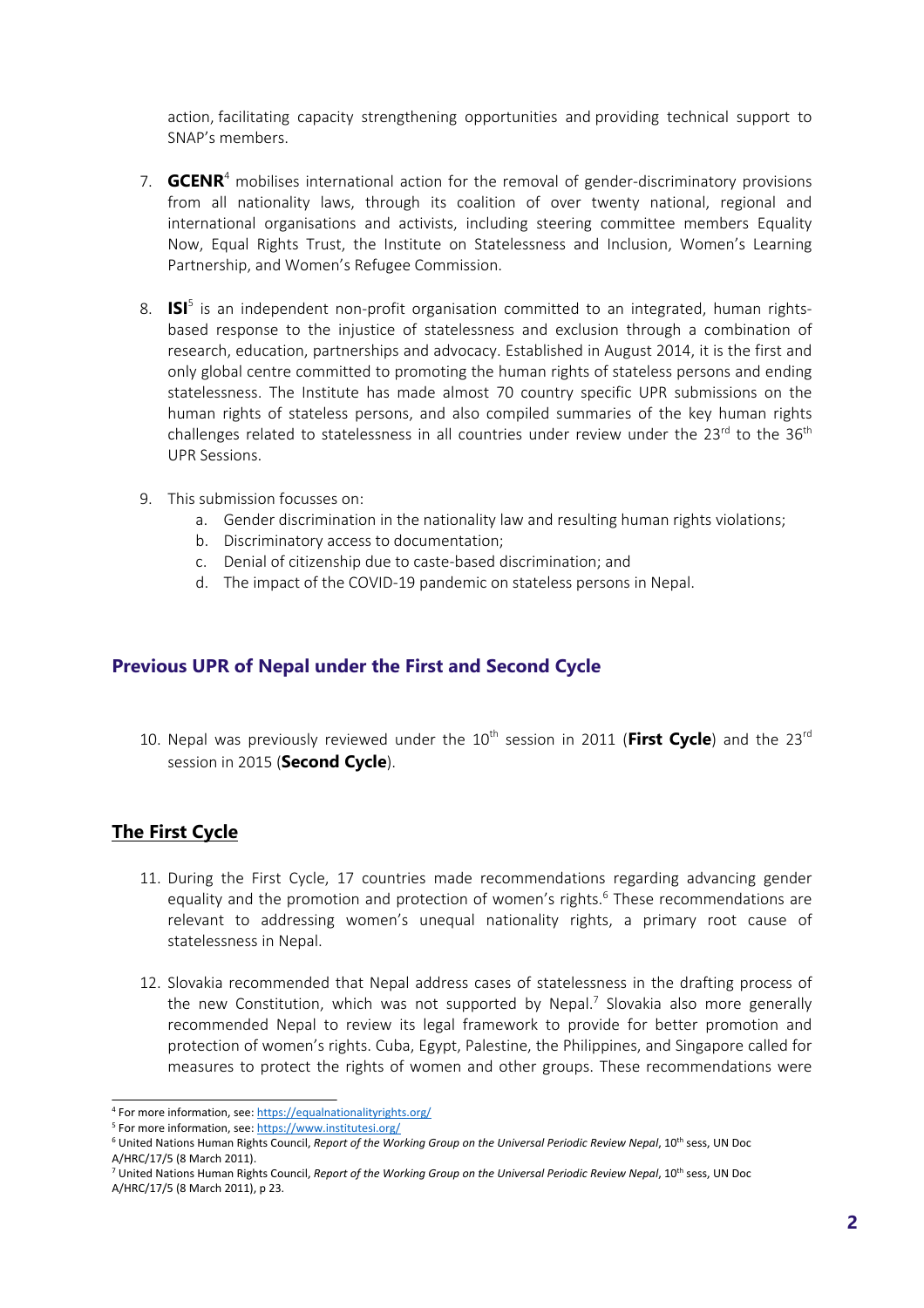accepted by Nepal. 8

- 13. The Netherlands recommended that Nepal take necessary legal and policy measures to end discrimination against women and other groups. Germany recommended that Nepal criminalise discrimination against women and other historically vulnerable groups. Chile recommended that Nepal ensure, without discrimination, the rights of women, persons with disabilities, and other vulnerable groups. These recommendations were also accepted by Nepal.
- 14. Relatedly, Nepal received recommendations on citizenship, namely, to enact legislation to ensure citizenship rights to lesbian, gay bisexual, transgender and intersex people. 9 Additionally, OHCHR raised concerns over the failure of Nepal to implement <sup>a</sup> Supreme Court ruling that upholds equal rights in the granting of citizenship and identity documents to members of sexual minorities. 10
- 15. In its response, Nepal stated that it is:

"*Committed to the promotion of the rights of minorities, including gender minorities. It has pursued the policy of recognising the identity of gender minorities and achieving effective implementation of relevant laws prohibiting discrimination on any ground. Any person, regardless of gender, is entitled to obtain citizenship along with an identity consistent with equal rights policy*". 11

- 16. France recommended that the new Constitution be aligned with international conventions ratified by Nepal, while Azerbaijan recommended that Nepal continue efforts to bring legislation in line with international standards. Both recommendations were accepted.
- 17. Nepal also received recommendations to accede to <sup>a</sup> number of treaties including the 1951 Convention relating to the Status of Refugees and its <sup>1967</sup> Protocol (**Refugee Convention**), the International Convention for the Protection of All Persons from Enforced Disappearance (**CED**) and the Rome Statute. Nepal did not support these recommendations.<sup>12</sup>
- 18. Notably, during the first cycle, the OHCHR Compilation of UN information highlighted concerns by the United Nations Country Team (**UNCT**) regarding access to citizenship certificates for marginalised communities, "*including impoverished and landless persons*". 13 They also noted that persons lacking citizenship certificates were prevented from having basic rights, such as owning property or acquiring travel documentation.
- 19. The OHCHR Compilation of UN information also expressed concerns from UNCT and CEDAW regarding the obstacles faced by Nepali women who marry <sup>a</sup> foreign husband in transferring their nationality to family members:

*"UNCT was concerned that the draft citizenship provisions proposed as part of the new Constitution did not achieve gender equality by bolstering the rights of women,*

<sup>8</sup> Ibid. p 14-17.

<sup>&</sup>lt;sup>9</sup> Ibid. p 13. Recommendation made by the United States of America.

 $^{10}$  United Nations Human Rights Council, *Compilation prepared by the Office of the High Commissioner for Human Rights in accordance* 

with paragraph 15 (b) of the annex to Human Rights Council resolution 5/1, 10<sup>th</sup> sess, UN Doc A/HRC/WG.6/10/NPL/2 (1 January 2009) p 7.  $11$  Ibid. p 12.

 $^{12}$  Ibid. p. 22. Recommendations made by Algeria, Moldova, Slovenia, and the Netherlands.

 $^{13}$  United Nations Human Rights Council, Compilation prepared by the Office of the High Commissioner for Human Rights in accordance *with paragraph <sup>15</sup> (b) of the annex to Human Rights Council resolution 5/1,* <sup>10</sup>th sess, UN Doc A/HRC/WG.6/10/NPL/2 (1 January 2009), p 7.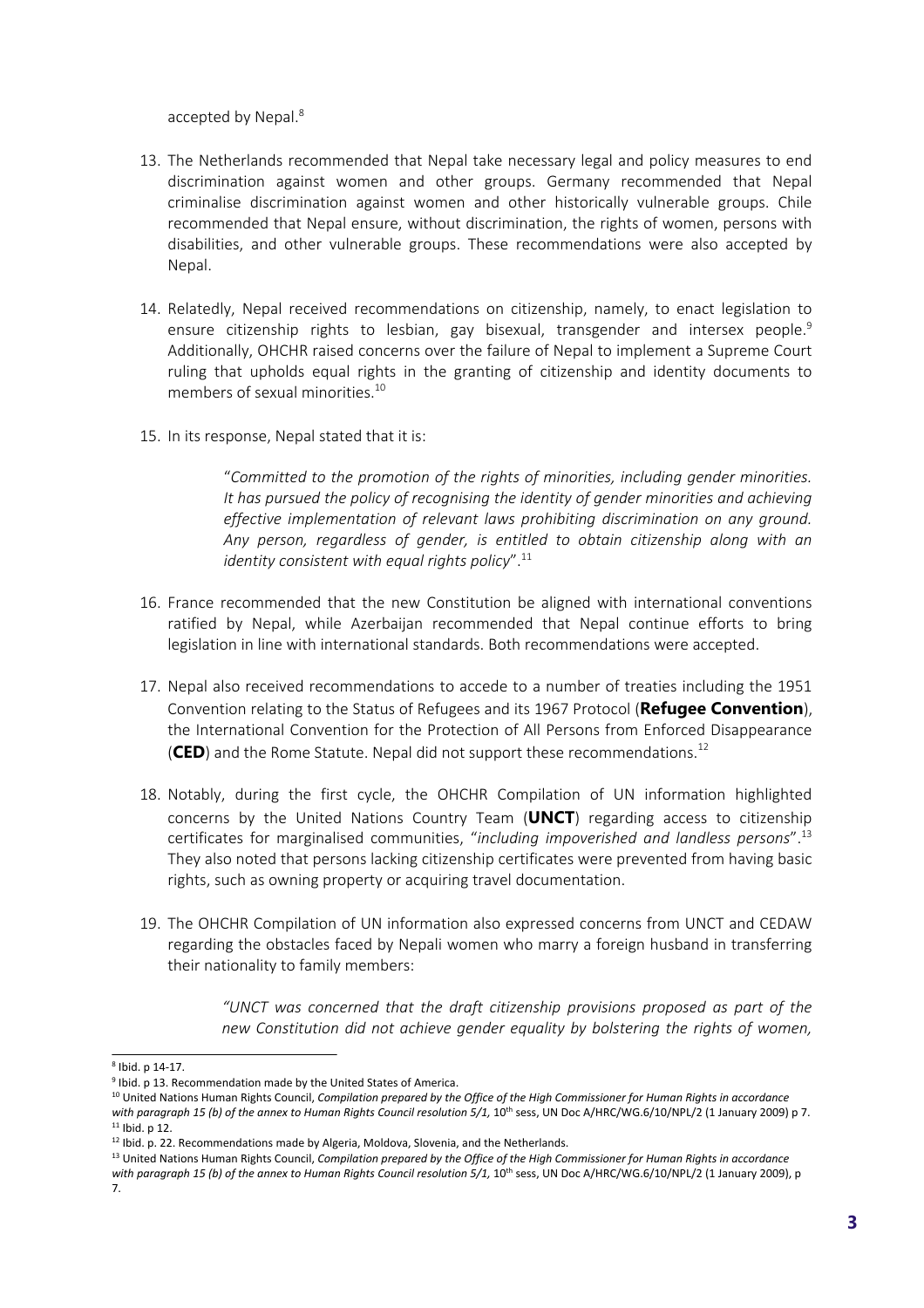*but rather by reducing the rights of Nepali men to convey citizenship to family members. In this context, UNCT alerted to the risk that such restrictions could lead to statelessness in many cases.*" 14

### **The Second Cycle**

- 20. In advance of the Nepal'<sup>s</sup> review during the Second UPR Cycle, ISI, the GCENR and other partners made a UPR submission on the right to nationality and statelessness in the country.<sup>15</sup> A number of recommendations proposed in this submission were made to Nepal during its review. The following recommendations related to women'<sup>s</sup> nationality rights and addressing statelessness were accepted by Nepal:
	- a. Take necessary measures to ensure the guarantee in the Nepal'<sup>s</sup> Constitution of full equality between men and women with respect to the nationality of their children and in accordance with article 9 (2) of the Convention on the Elimination of All Forms of Discrimination against Women, which Nepal has ratified (Canada);
	- b. Amend the citizenship laws to allow citizenship through either parent (Hungary);
	- c. Implement measures to ensure that the rights to acquire, transfer and retain citizenship are extended equally to all women and their children (New Zealand);
	- d. Ensure that provisions in the revised Constitution guarantee the equal rights of women as well as their right to acquire, retain and transfer citizenship (Sierra Leone);
	- e. Amend legislation on nationality in order to be able to grant Nepali nationality through either parent (Spain);
	- f. Consider amending the Constitution to allow women to convey their citizenship to their children and foreign spouses on an equal basis with men (United States of America).
	- g. Ratify the Refugee Convention, the Convention relating to the Status of Stateless Persons and the Convention on the Reduction of Statelessness (Portugal).<sup>16</sup>
- 21. Whilst all of these recommendations were supported by Nepal, it incorrectly claimed that they were already implemented or in the process of implementation. As discussed below, it is clear both in law and practice that the above recommendations have not been successfully implemented.
- 22. Nepal also claimed that the 2015 Constitution of Nepal (**Constitution**) followed the principle of equality and non-discrimination, and that women were empowered to transfer their citizenship to their children and the Federal Parliament was mandated to enact federal laws to provide detailed provisions on the acquisition of citizenship.<sup>17</sup> However, this claim does not accurately reflect the fact that Nepali women are still denied the right to confer nationality on their children in most circumstances as <sup>a</sup> result of discriminatory nationality provisions, explored in greater detail below.

# **Nepal'<sup>s</sup> International Obligations**

 $14$  Ibid. N 6.

<sup>&</sup>lt;sup>15</sup> See Nepal Civil Society Network of Citizenship Rights, the Global Campaign for Equal Nationality Rights and the Institute on Statelessness and Inclusion, 'Joint Submission to the Human Rights Council at the 23rd Session of the Universal Periodic Review: Nepal' (2015), available at <https://files.institutesi.org/NepalUPR2015.pdf>.

<sup>16</sup> United Nations Human Rights Council, *Report of the Working Group on the Universal Periodic Review Nepal*, 31st sess, UN Doc A/HRC/31/9 (23 December 2015), p. 19-22.

<sup>17</sup> United Nations Human Rights Council, *Report of the Working Group on the Universal Periodic Review Nepal*, 31st sess, UN Doc A/HRC/31/9 (23 December 2015), p 9.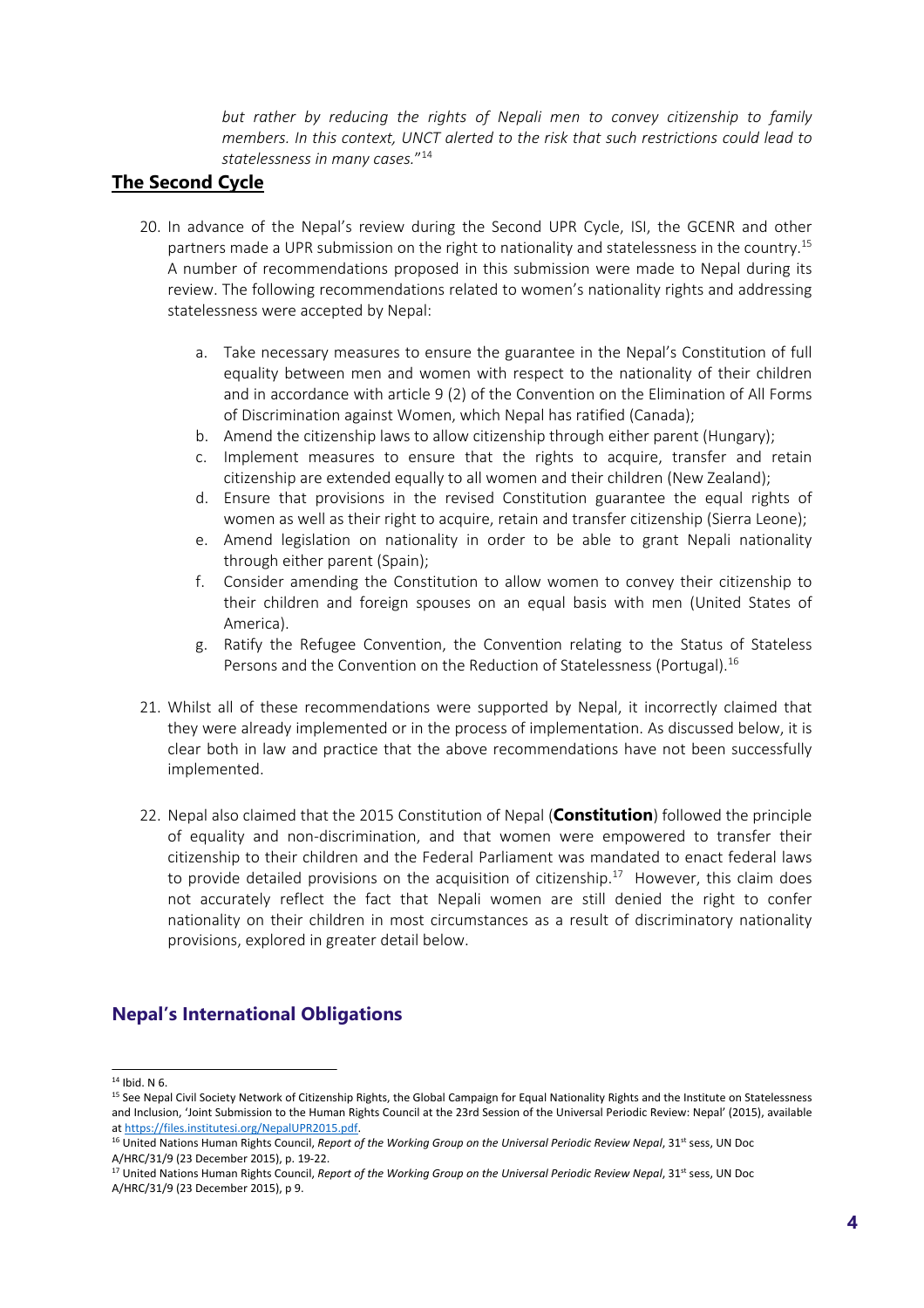- 23. Nepal has international obligations to protect the right to <sup>a</sup> nationality and protect the rights of stateless persons on the basis of UN treaties to which it is <sup>a</sup> party. These include:
	- a. the International Covenant on Civil and Political Rights (**ICCPR**), Article 24(3);
	- b. the International Convention on the Elimination of All Forms of Racial Discrimination (**CERD**), Article 5(d)(iii);
	- c. the Convention on the Elimination of All Forms of Discrimination against Women (**CEDAW**), Article 9;
	- d. the Convention on the Rights of the Child (**CRC**), Articles 7, 8;
	- e. the Convention on the Rights of Persons with Disabilities (**CRPD)**, Article 18.
- 24. Nepal has not made any reservations to CEDAW or the CRC, which contain important protections against gender discrimination in nationality law (CEDAW Article 9) , the right of <sup>a</sup> child to acquire their parent'<sup>s</sup> nationality without discrimination on the basis of the parent'<sup>s</sup> gender, and the prevention of childhood statelessness (CRC Articles 7 and 8).
- 25. According to the Treaty Act of Nepal 2047 (1990), in instances where the provisions of <sup>a</sup> treaty to which Nepal is party are inconsistent with the provisions of national laws, *the provisions of the treaty shall be enforceable and supersede national laws which contradict them.* 18 As such, these treaties impose <sup>a</sup> strict human rights regime on Nepal whereby the state has accepted obligations to ensure gender equality and non-discrimination and to safeguard against statelessness.
- 26. Nepal is not <sup>a</sup> party to the 1954 Convention relating to the Status of Stateless Persons or the 1961 Convention on the Reduction of Statelessness.

#### **Statelessness in Nepal – A Snapshot**

- 27. In 2017, an estimated 5.4 million people (constituting 24 percent of the population aged 16 and over) lacked citizenship documentation.<sup>19</sup> While many undocumented persons will likely be recognised as citizens should they apply, <sup>a</sup> large but unquantified number within this group, have either been denied citizenship or are likely to be at risk of statelessness. Consequently, while it is not possible to accurately estimate the number of stateless persons in the country:
	- a. The scale of the problem is significant, likely in the hundreds of thousands.
	- b. the lack of more accurate data is in itself an example of the failures of the state to identify and address this issue as the serious challenge it is.
- 28. UNHCR'<sup>s</sup> 2019 statistical information follows <sup>a</sup> recent pattern of reporting the number of stateless persons in Nepal as a '-', indicating that Nepal has either reported zero stateless persons, or that data was 'unavailable.' <sup>20</sup> UNHCR last provided statistical information on statelessness in Nepal in 2011, when it estimated the population to be 800,000. $^{21}$  However,

 $^{18}$  Treaty Act of Nepal, 2047 (1990), Article 9(1).

<sup>19</sup> United States Department of State, Bureau of Democracy, Human Rights and Labor, *Nepal Country Report on Human Rights Practices for 2017*, p. 1.

<sup>&</sup>lt;sup>20</sup> According UNHCR's Report regarding global trends in forced displacement for 2019, a dash in the data table ("-") indicates that the value is zero, not available or not applicable: UNHCR, *Global Trends – Forced Displacement in 2019* (2020), p. 78.

<sup>21</sup> UNHCR*, UNHCR Global Trends* (2010), Table 1, p. 37.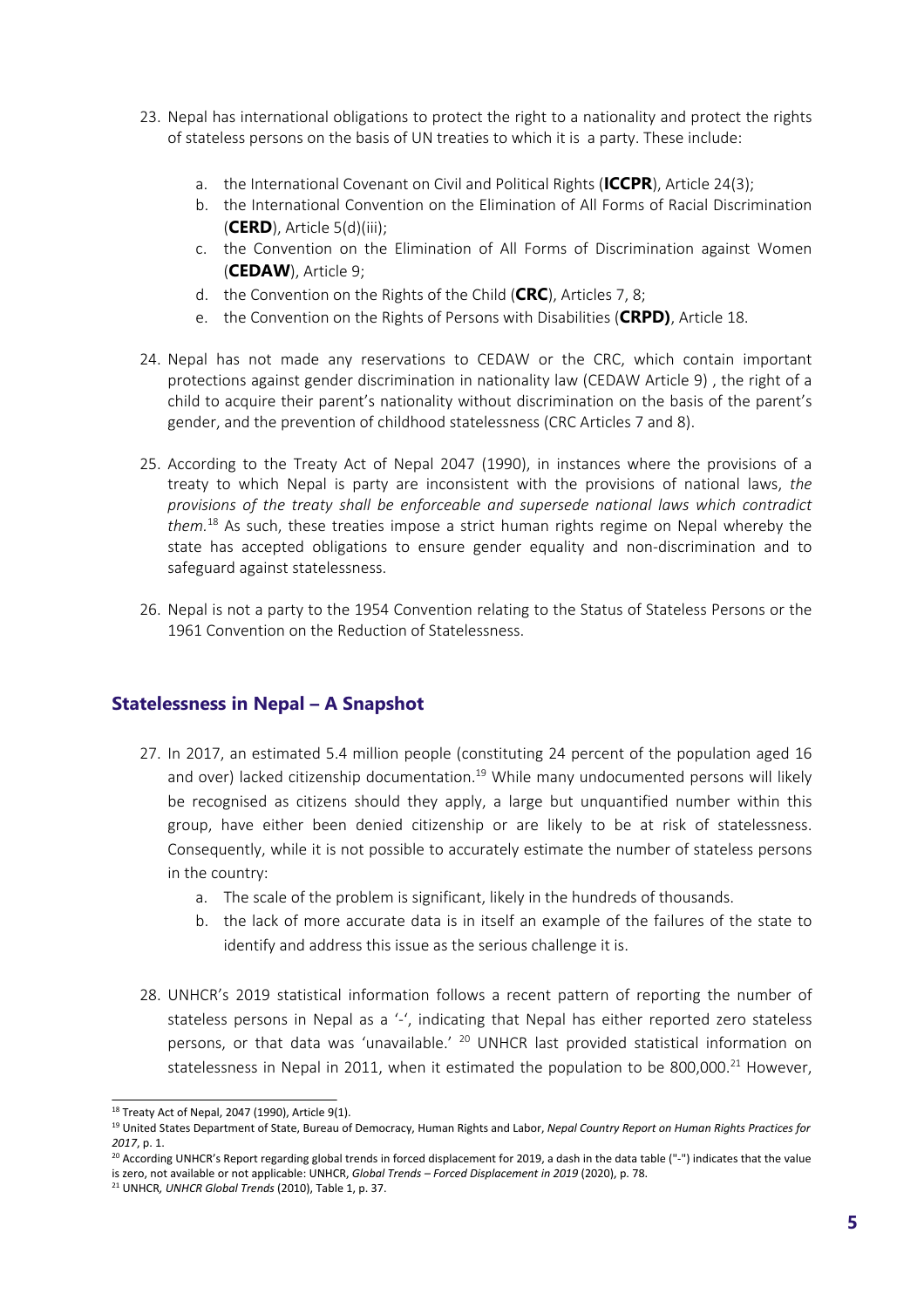the government rejected the figure,<sup>22</sup> and since then, no statistics have been reported. UNHCR has stated that <sup>a</sup> "*large number of individuals lack citizenship certificates*" but that "*these individuals are not necessarily all stateless*", 23 but this explanation does not shed any further light on the scale of the problem.

- 29. Statelessness is also prevalent among long-term refugee populations in the country. During the 1990s, over 100,000 ethnic Nepali Bhutanese – often referred to as 'Lhotshampas' – were displaced across the border into Nepal after being arbitrarily deprived of their nationality. The majority have since been resettled to third countries, but by the end of 2019, 19,574 remained in refugee camps in Nepal<sup>24</sup> – all of whom are stateless. Tibetans living in exile in Nepal since as early as the 1950s, and their descendants, may also face statelessness in some cases because the acquisition of Nepali nationality is reported to be largely impossible for this group. 25
- 30. Nepal is one of 25 countries globally with <sup>a</sup> nationality law that denies women the right to confer nationality on their children on an equal basis with men, and one of roughly fifty countries to deny women the right to acquire, change, or retain their nationality or confer nationality on spouses on an equal basis with men. 26
- 31. The high level of statelessness in Nepal is therefore <sup>a</sup> result of patriarchal structures that discriminate against women and their children; combined with discriminatory attitudes of officials that restrict access to documentation; <sup>a</sup> discriminatory, caste-based system; and the failure to provide <sup>a</sup> durable solution to long-term refugees and protect their children'<sup>s</sup> right to nationality.

#### **National Law**

- 32. Citizenship in Nepal is governed by the Constitution of Nepal and the Nepal Citizenship Act 2063 (2006). Citizenship can be obtained either by descent or naturalisation.. The Constitution recognises the right to identity as <sup>a</sup> fundamental right. Further, Article 10 states that "no Nepali citizen shall be denied the right to acquire citizenship".<sup>27</sup> The Constitution deems Nepali Citizens to be:
	- a. persons acquiring citizenship by descent before the commencement of the Constitution; and
	- b. persons whose mother or father was a citizen of Nepal at birth.<sup>28</sup>
- 33. However, as will be explored in greater detail below, this Constitutional provision is contradicted by other Constitutional provisions that deny women the right to confer nationality on their children. This pattern of contradiction can also be found in the Citizenship

<sup>22</sup> A. Giri, 'Govt Refutes UN'<sup>s</sup> "Stateless Nepalis" Report', *Kathmandu Post* (3 October 2012).

<sup>23</sup> See, inter alia, UNHCR, *Global Trends – Forced Displacement in 2019* (2020), p. 77.

<sup>24</sup> UNHCR, *UNHCR Global Trends* (2019), Table 1.

<sup>&</sup>lt;sup>25</sup> Institute on Statelessness and Inclusion, 'World's Stateless Report' (2014), available at: [https://files.institutesi.org/worldsstateless.pdf,](https://files.institutesi.org/worldsstateless.pdf) p. 123.

<sup>26</sup> UNHCR, *Background Note on Gender Equality, Nationality Laws and Statelessness 2019*, (8 March 2019), available at: <https://www.refworld.org/docid/5c8120847.html>.

<sup>&</sup>lt;sup>27</sup> Constitution of Nepal (2015), Article 10.

<sup>&</sup>lt;sup>28</sup> Constitution of Nepal (2015), Article 11(2).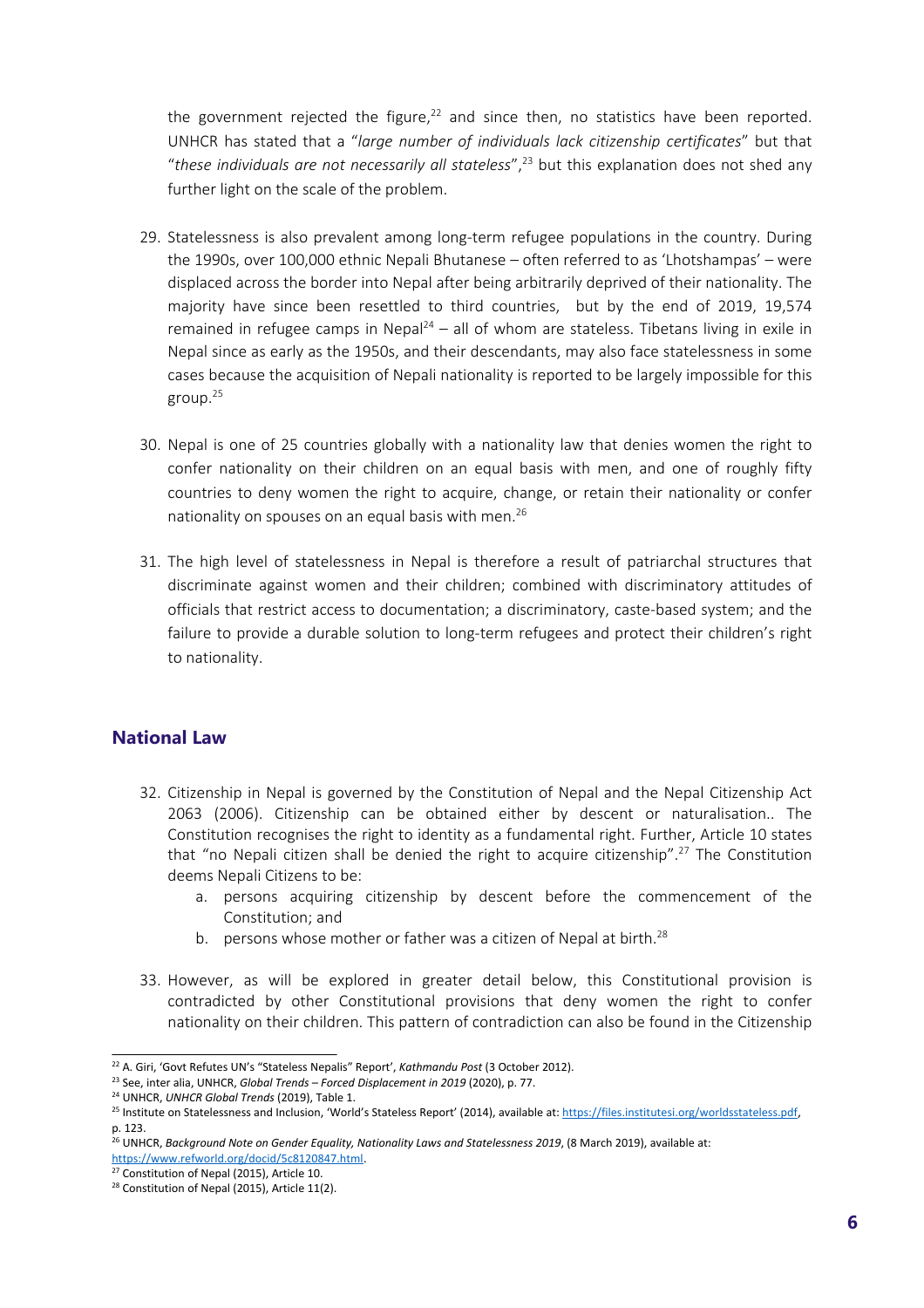Act.

34. The existence of these discriminatory provisions have deprived those who should be eligible to acquire citizenship from obtaining it, rendering many stateless. These discriminatory provisions are outlined in the section below.

# **ISSUE 1 – Gender Discrimination in the Nationality Law**

- 35. Nepal'<sup>s</sup> legal framework does not uphold women'<sup>s</sup> rights to pass nationality to their children or spouses on an equal basis with men. This denies women the rights of equal citizenship and the ability to freely choose <sup>a</sup> spouse, and results in the children and spouses of Nepali women being denied social, economic, and political rights granted to the children and spouses of Nepali men. It also increases the risk of statelessness amongst children.
- 36. While, as set out above, the Constitution implies that women should have the right to confer nationality on their children without discrimination, it later provides in Article 11 that persons born to Nepali women and foreign fathers can only acquire citizenship in certain contexts.
- 37. Pursuant to Article 11 (3) of the Constitution, <sup>a</sup> child of <sup>a</sup> citizen who has acquired citizenship by birth before the commencement of the Constitution will only be able to acquire citizenship by descent after becoming an adult if both parents are citizens of Nepal. This provision has been criticised for its lack of clarity as to the legal path by which such children can acquire citizenship, creating (risks of) statelessness.<sup>29</sup> Article 11 (3) is discriminatory as it limits single mothers' ability to confer citizenship by descent on their children.
- 38. Article 11(5) of the Constitution states that persons born in Nepal to Nepali mothers can acquire citizenship by descent if their fathers cannot be traced. However, if it is later determined that the father is <sup>a</sup> foreign citizen, the child will lose citizenship by descent and become <sup>a</sup> naturalised citizen. This provision requires that Nepali women establish evidence of the citizenship of the child'<sup>s</sup> father as well as proof that the child was born in Nepal in order to obtain citizenship by descent; <sup>a</sup> burden of proof not imposed on <sup>a</sup> Nepali father.
- 39. The Nepal Citizenship Act contains similar provisions as the Constitution and grants the right to citizenship by descent to <sup>a</sup> person born to <sup>a</sup> father *or* mother who is <sup>a</sup> citizen of Nepal, per Article 3(1). However, this provision is directly contradicted by Article 3(2) and Article 5(2) of the Act.
- 40. Article 3(2) of the Citizenship Act provides that where <sup>a</sup> child is born "out of wedlock by <sup>a</sup> Nepali female citizen to <sup>a</sup> foreign national", Article 5(2) of the Citizenship Act applies, which states that children of Nepali women and foreign men "may be granted naturalised citizenship"<sup>30</sup> if they meet certain criteria and submit an application.
- 41. The legal framework for acquisition of naturalised citizenship is provided in Article 5 of the Citizenship Act. In the context of <sup>a</sup> child born to <sup>a</sup> mother who is <sup>a</sup> citizen of Nepal who is married to <sup>a</sup> foreign citizen, the child seeking <sup>a</sup> naturalised citizenship certificate must submit the following documents:

<sup>&</sup>lt;sup>29</sup> Constitution of Nepal (2015), Article 11(3).

 $30$  The Nepal Citizenship Act 2063 (2006), Articles 3(1)-(2) and 5(2).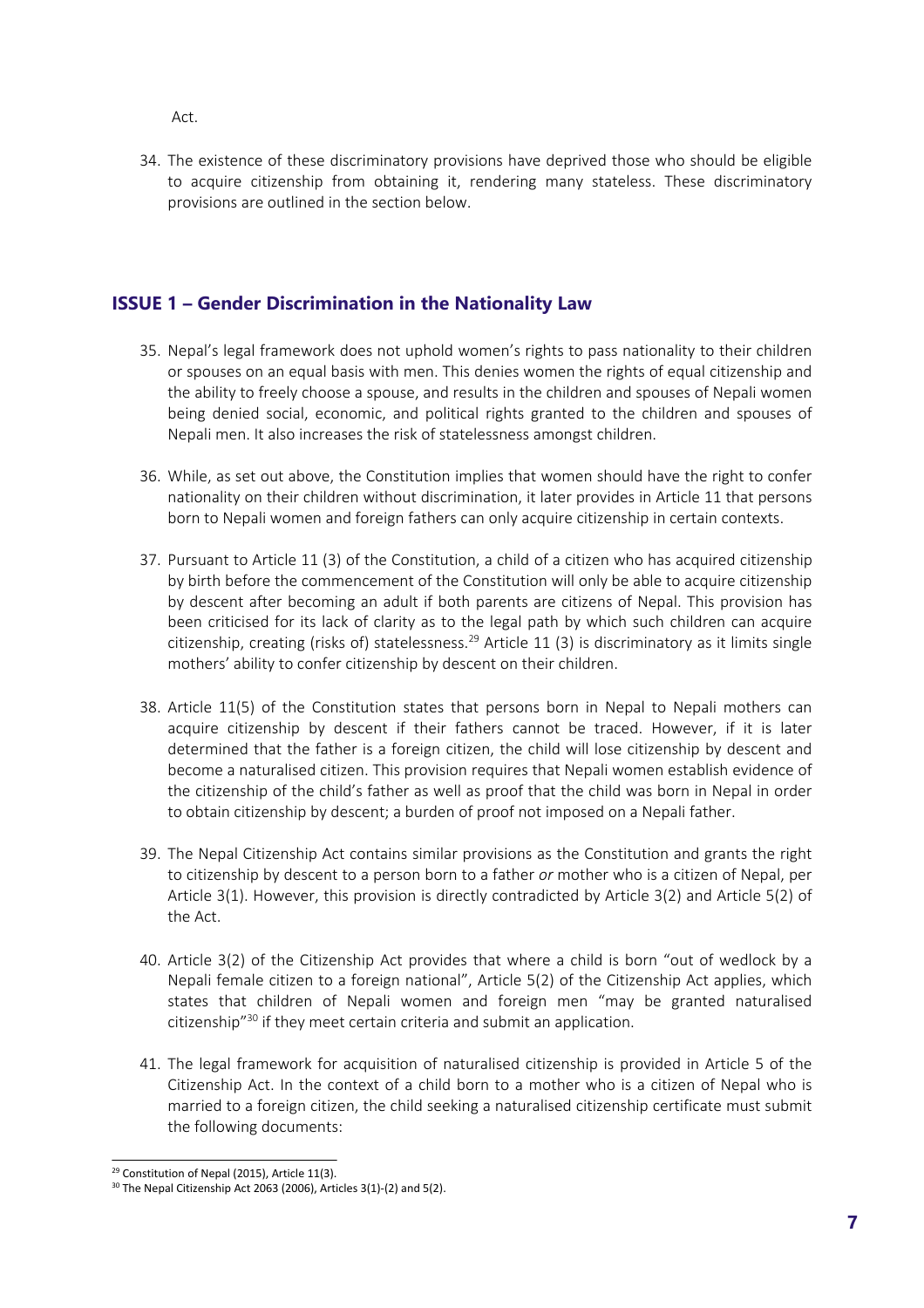- a. <sup>a</sup> copy of the citizenship certificate of the mother;
- b. <sup>a</sup> recommendation by the concerned Municipality or Village Development Committee certifying birth and permanent residency in Nepal; and
- c. evidence to show that foreign citizenship has not been acquired based on the citizenship of the father.
- 42. Article 8 of the Citizenship Act stipulates that citizenship by descent cannot be given to the child of <sup>a</sup> Nepali mother married to <sup>a</sup> foreigner unless evidence is given to prove that the child has not acquired the father's nationality.<sup>31</sup>
- 43. While naturalisation for children born out of wedlock to Nepali mothers and foreign fathers as set out in Article 5 of the Constitution and Article 3 (2) of the Citizenship Act could be an option for those not eligible for citizenship by descent, it is not <sup>a</sup> fundamental right embedded in the Constitution and therefore is heavily subject to state discretion. In fact, "*naturalization is not <sup>a</sup> legal matter but is rather <sup>a</sup> discretionary matter of Nepali officials who have the freedom to interpret the law in line with <sup>a</sup> patriarchal culture". 32* In fact, only 13 naturalized citizenship certificates had been granted as of January 2017.<sup>33</sup> It is also believed that between 2009 and 2015, Nepali officials refused every citizenship application of children born to foreign fathers. 34
- 44. In 2011, the Nepal Supreme Court granted citizenship to an 18 year old girl through her Nepali mother, as her father was unknown.<sup>35</sup> Her application for a citizenship certificate was originally denied by the Government of Nepal.<sup>36</sup> Notably, the court referred to the CRC and the obligations upon the Government that are enshrined therein, namely to ensure that every child has <sup>a</sup> right to nationality. Despite calls by OHCHR and the international community, Nepal did not give effect to this judgment when drafting the Constitution.
- 45. Finally, spouses of Nepali men may acquire citizenship on the basis of marriage as outlined in Section 5(1) of the Act:

*"A foreign woman married to <sup>a</sup> citizen of Nepal desiring to obtain citizenship of Nepal shall have to submit an application in the prescribed form to the designated officer. On submitting such application she has to produce the marriage relationship document with the citizen of Nepal and also evidence to show the initiation of procedure for renunciation of own's foreign citizenship"*

The Citizenship Act does not recognise the ability of Nepali women to confer nationality on <sup>a</sup> non-national spouse.

46. By denying women equal rights with men in terms of conferral of nationality on spouses, the law contravenes Constitutional mandates barring discrimination on the basis of gender. The

<sup>&</sup>lt;sup>31</sup> Nepal Citizenship Act 2063 (2006), Article 8.

<sup>&</sup>lt;sup>32</sup> Susann Rothe, 'Gender Discrimination in Nepal and how Statelessness hampers Identity Formation' Statelessness Working Paper Series No. 2015/02, available at [https://files.institutesi.org/WP2015\\_02\\_Rothe.pdf,](https://files.institutesi.org/WP2015_02_Rothe.pdf) p. 4.

<sup>&</sup>lt;sup>33</sup> Jo Venkoc, Of woman born — how gender discriminatory nationality laws contribute to statelessness in Nepal, Torn Identity (17 February 2019), available at <https://www.thetornidentity.org/2019/02/17/nepal-nationality-laws/#note-2548-10>.

<sup>&</sup>lt;sup>34</sup> Institute on Statelessness and Inclusion, Global Campaign for Equal Nationality Rights and Nepal Civil Society Network of Citizenship Rights (2015), Nepal, Joint Submission to the Human Rights Council at the 23rd Session of the Universal Periodic Review - Summary, Update *and Proposed Recommendations for the consideration of States*, available at [http://www.institutesi.org/UPRNepal\\_short.pdf](http://www.institutesi.org/UPRNepal_short.pdf).

<sup>35</sup> Supreme Court of Nepal, *Sabina Damai and FWLD v. Government of Nepal, Writ no 06/0703* (2011).

<sup>&</sup>lt;sup>36</sup> The court stated that the law at the time clearly provided that it is the right of the child to get a citizenship certificate in the name of the mother who is already <sup>a</sup> Nepali citizen, in the case of an unidentified or missing father, as per Article 8(2) of the Interim Constitution. The court maintained that it is the fundamental and human right of the child to get their nationality from their mother.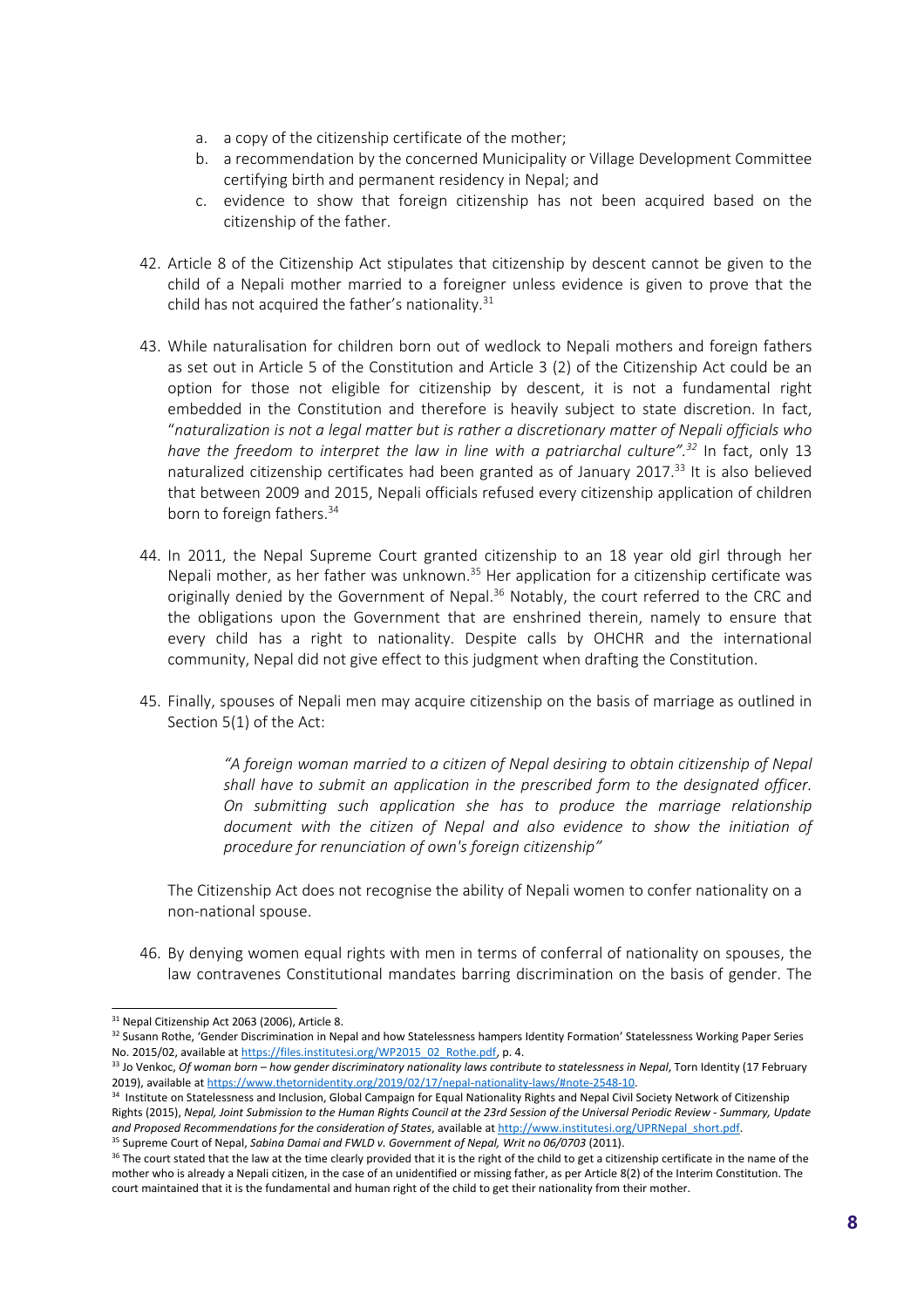only path to Nepalese citizenship for foreign male spouses is through the residence-based naturalisation process, which is subject to state discretion.

#### **Citizenship Amendment Bill**

- 47. In August 2018, an amendment to the Nepal Citizenship Act, the Citizenship Amendment Bill (**Amendment Bill**) was registered, and has since been under debate in parliament.
- 48. The Amendment Bill goes some way in addressing statelessness and gender discrimination, although some gender discriminatory provisions would still prevail, even if the Bill is adopted without further amendment.
- 49. The Amendment Bill provides that:
	- a. A child born to <sup>a</sup> Nepali citizen mother who is residing in Nepal can obtain citizenship by descent.
	- b. A child whose parents cannot be identified can also acquire citizenship by descent.
	- c. A child born to <sup>a</sup> Nepali citizen mother and foreign father can acquire naturalised citizenship even if not born on the territory.
	- d. A foreign woman married to <sup>a</sup> Nepali man now apply for naturalised citizenship after 7 years, with certain conditions.
- 50. However, as set out above, proof that another citizenship has not been obtained, or proof of renunciation of <sup>a</sup> previous citizenship, must be provided. This makes it difficult to apply for citizenship as such documents may not be available in many countries.
- 51. Moreover, <sup>a</sup> foreign woman married to <sup>a</sup> Nepali man before the 7 years has passed will receive <sup>a</sup> permanent residence permit, which can be revoked if the individual is found to have acted against Nepal'<sup>s</sup> independence, sovereignty, geographical integrity and national interest. This can lead to statelessness.
- 52. Despite these developments, the Amendment Bill has still not been passed and debate is currently postponed until the 2020 winter session.
- 53. Moreover, any amendment to the Nepal Citizenship Act must not be inconsistent with Constitutional provisions. Consequently, discrimination will only be legally eradicated pursuant to further Constitutional reform which addresses the contradictions in the Constitution.
- 54. The delay to the Amendment Bill has resulted in many people who could be eligible for citizenship either being made stateless or at risk of statelessness. Suraj Hazare Dahal, for example, is <sup>a</sup> 30-year-old stateless individual born to <sup>a</sup> Nepali mother and foreign father in Pokhara.<sup>37</sup> He was refused citizenship since children born to a Nepali mother and foreign father are required to provide proof that citizenship of the father'<sup>s</sup> country has not been acquired. Suraj went to the Home Ministry to try and apply for naturalisation, but was denied entry due to lack of citizenship. He then went to the Indian embassy but they turned him away since "the embassy is only concerned with Indian citizens". He remains stateless and awaits the passing of the Amendment Bill.

<sup>&</sup>lt;sup>37</sup> Case study provided by the Citizenship Affected People's Network, Nepal.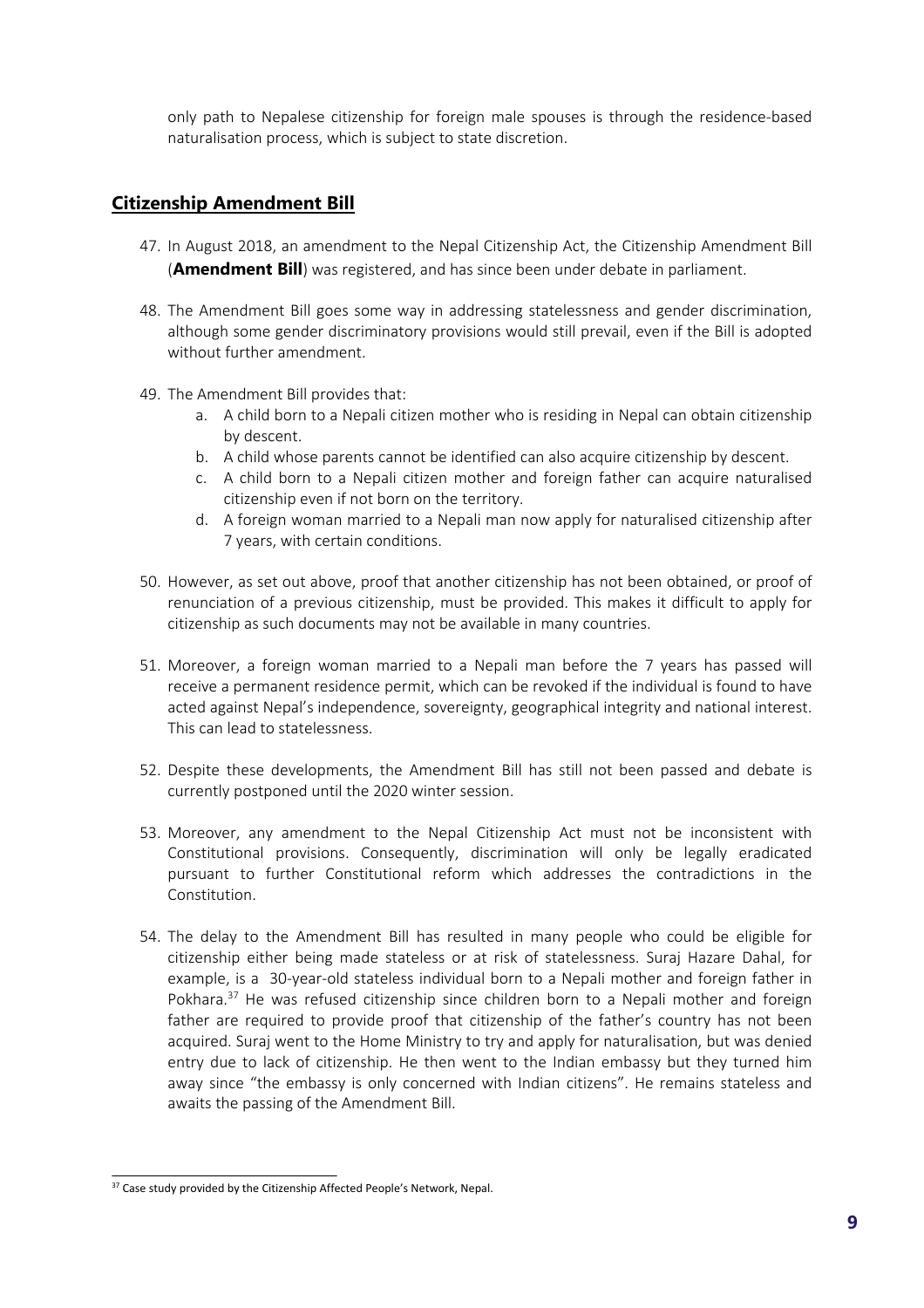#### **ISSUE 2 - Discriminatory Access to Documentation**

- 55. In addition to Nepal'<sup>s</sup> nationality laws being discriminatory, they are also implemented in <sup>a</sup> discriminatory manner, which leads to increased difficulty of accessing documentation for women and children. Indeed, as set out in paragraph 27 above, in 2017, over 5.4 million people in Nepal did not have citizenship documentation.
- 56. The difficulty of obtaining documentation can in part be attributed to the arbitrary levels of discretion applied by relevant authorities and district administrations, comprised of mostly males, who frequently deny women and their children documentation due to discriminatory and patriarchal beliefs. For example, as of April 2019, the Kathmandu District Administration Office was not accepting citizenship applications from people with foreign fathers and individuals whose father's identity is unknown.<sup>38</sup> In response, the Home Ministry issued a notice to chief district officers across the country asking them to apply the appropriate rules and grant citizenship by descent to those individuals whose parents are citizens by birth.<sup>39</sup> As outlined in "Legal Analysis of Citizenship Law of Nepal":

*Putting <sup>a</sup> special condition for women creates <sup>a</sup> discrimination against them and puts their children at the risk of statelessness. Lack of clarification expands the discretionary power of the authorities on issuance of the citizenship, thereby making it difficult to implement this provision, especially in <sup>a</sup> non-discriminatory way*. 40

- 57. The application process itself also contributes to the low number of citizenship certificates that have been issued. Article 8 of the Nepal Citizenship Act provides guidance on the process, requiring the applicants to submit copies of certificates of their relatives from three generations of either their mother or father'<sup>s</sup> side. 41
- 58. Another major obstacle can be the inability to produce documentation that states <sup>a</sup> birthplace, which is caused by <sup>a</sup> lack of birth certificates among members of sociallydisadvantaged groups.<sup>42</sup> Poor access to birth registration, in turn, is also caused by discriminatory attitudes of officials. The cost of the application can also be prohibitive, as there are costs associated with obtaining photographs, photocopies, supporting documents, and application fees.<sup>43</sup>
- 59. Whilst there is no legal barrier to women obtaining citizenship certificates through their parents after marriage to <sup>a</sup> Nepali man, "*in practice, married women are required to submit citizenship documents of their spouse and his family in order to obtain citizenship*". 44
- 60. A married woman must submit <sup>a</sup> formal attestation from her husband, father, or, if widowed,

<sup>&</sup>lt;sup>38</sup> Tsering D Gurung, Delay in decision over citizenship through mothers leaves young people waiting—and without much hope, Kathmandu Post (3 April 2019), available at [https://kathmandupost.com/national/2019/03/24/delay-in-decision-over-citizenship-through-mothers](https://kathmandupost.com/national/2019/03/24/delay-in-decision-over-citizenship-through-mothers-leaves-young-people-waitingand-without-much-hope)[leaves-young-people-waitingand-without-much-hope](https://kathmandupost.com/national/2019/03/24/delay-in-decision-over-citizenship-through-mothers-leaves-young-people-waitingand-without-much-hope).

<sup>&</sup>lt;sup>39</sup> Tsering D Gurung, *Delay in decision over citizenship through mothers leaves young people waiting—and without much hope, Kathmandu* Post (3 April 2019), available at [https://kathmandupost.com/national/2019/03/24/delay-in-decision-over-citizenship-through-mothers](https://kathmandupost.com/national/2019/03/24/delay-in-decision-over-citizenship-through-mothers-leaves-young-people-waitingand-without-much-hope)[leaves-young-people-waitingand-without-much-hope](https://kathmandupost.com/national/2019/03/24/delay-in-decision-over-citizenship-through-mothers-leaves-young-people-waitingand-without-much-hope).

<sup>&</sup>lt;sup>40</sup> Forum for Women, Law and Development, 'Legal Analysis of Citizenship Law of Nepal' (2016), available at: <http://fwld.org/publications/legal-analysis-citizenship-law-nepal/>, p. 15.

<sup>41</sup> Nepal Citizenship Act 2063 (2006), Article 8.

 $^{42}$  Open Society Justice Initiative, Submission to the Human Rights Committee prior to Adoption of List of Issues for Nepal (April 2015), p 5.

<sup>&</sup>lt;sup>43</sup> Open Society Justice Initiative, Submission to the Human Rights Committee prior to Adoption of List of Issues for Nepal (April 2015), p 5. <sup>44</sup> Institute on Statelessness and Inclusion, Global Campaign for Equal Nationality Rights and Nepal Civil Society Network of Citizenship Rights (2015), Nepal, Joint Submission to the Human Rights Council at the 23rd Session of the Universal Periodic Review - Summary, Update *and Proposed Recommendations for the consideration of States*, available at [http://www.institutesi.org/UPRNepal\\_short.pdf,](http://www.institutesi.org/UPRNepal_short.pdf) p. 5.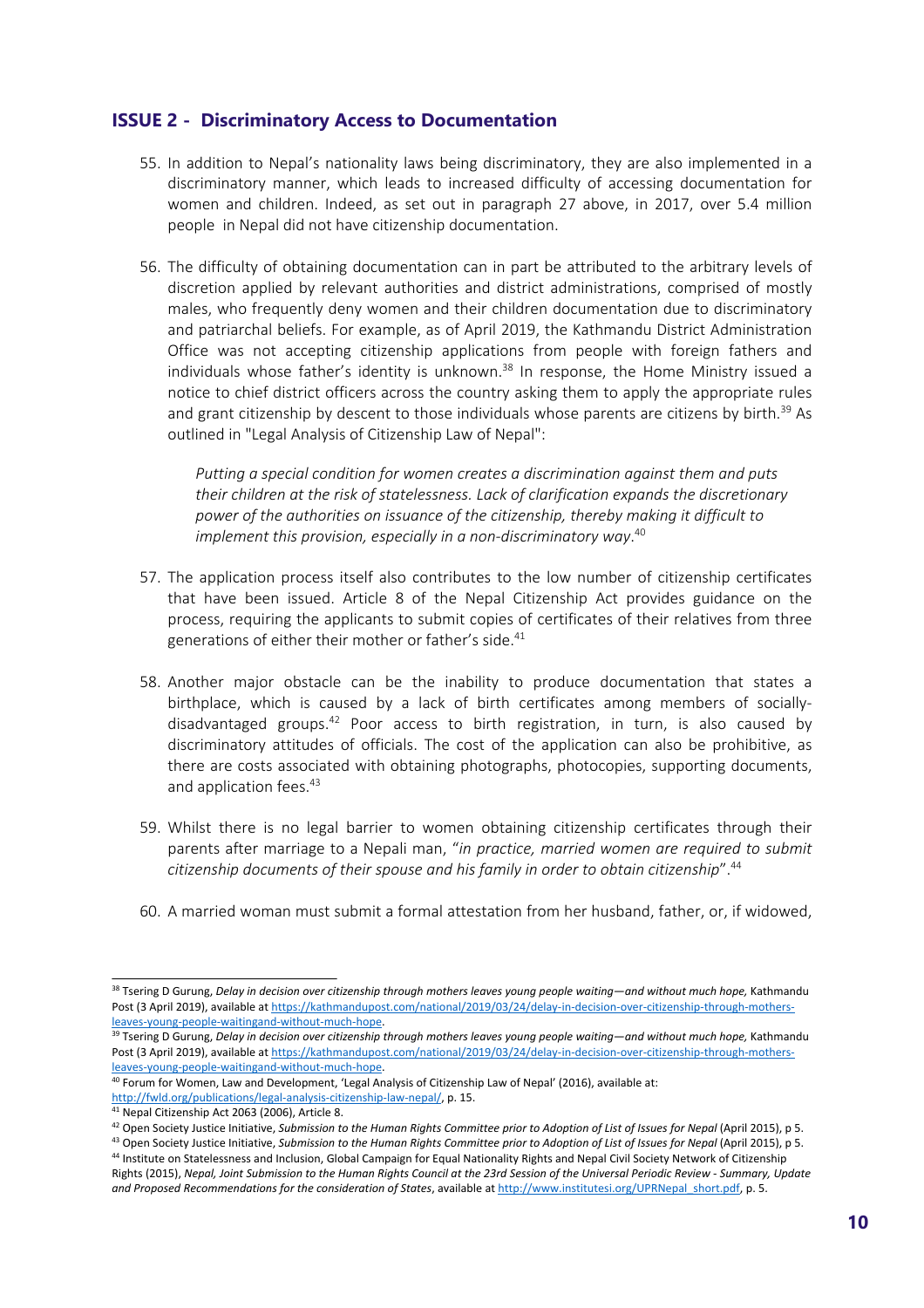her husband's family, that she qualifies for citizenship and has their permission to receive it.<sup>45</sup> This effectively means <sup>a</sup> woman'<sup>s</sup> citizenship is contingent upon her male family members' cooperation. In many cases husbands have refused to attest for their wives for this purpose. 46

61. Once married to foreigners, Nepali women who had not obtained their own citizenship certificate do not have <sup>a</sup> right to subsequently obtain it, according to Article 8(1) of the Nepal Citizenship Act. This discrimination places women in <sup>a</sup> vulnerable position and at risk of statelessness. This continues despite <sup>a</sup> Supreme Court decision in 2007 ordering citizenship to be issued without discrimination on the basis of gender and marital status and finding that married women do indeed have the right to acquire citizenship. 47

#### **Importance of documentation**

- 62. The role of citizenship certificates in Nepal is foundational. They determine who can participate in <sup>a</sup> whole series of activities across the state, and are often required to obtain other identity documents. As <sup>a</sup> result, stateless people and children of Nepali women residing in Nepal who are denied their mother'<sup>s</sup> nationality are excluded from <sup>a</sup> wide range of political, social, civil, and economic rights and duties, resulting in institutional discrimination. 48
- 63. Without citizenship certificates, individuals are unable to: register marriages, births or deaths; purchase or transfer land; participate in votes; attend higher education institutions; open bank accounts; obtain travel documents; access credit; enlist in the army or police force; or obtain full-time permanent employment.<sup>49</sup> The court has confirmed that citizenship certificates are the only acceptable proof of identity for the purpose of voter registration, excluding those without certificates from participating in their right to vote. 50
- 64. For children, the lack of <sup>a</sup> birth certificate can mean being deprived of education. For women, being barred from obtaining citizenship documentation precludes their access to the courts and limits their ability to make legal claims to land and other property, restricting access to justice.

# **ISSUE 3 – Discriminatory Caste System**

- 65. Nepal'<sup>s</sup> caste system is also <sup>a</sup> source of discrimination and can result in statelessness, despite Article 24 of the Constitution, which provides the right against untouchability and nondiscrimination on the basis of caste.<sup>51</sup>
- 66. The Dalit community is at the bottom of the social hierarchy and constitute 13.2% of the national population. They have experienced long-standing discrimination and have struggled to gain citizenship despite living in Nepal for many generations.

<sup>45</sup> United States Department of State, Bureau of Democracy, Human Rights and Labor, *Nepal Country Report on Human Rights Practices for 2015*, p. 20.

<sup>46</sup> United States Department of State, Bureau of Democracy, Human Rights and Labor, *Nepal Country Report on Human Rights Practices for 2015*, p. 20.

<sup>47</sup> Supreme Court of Nepal, *Nakkali Maharjan v. Office of the Prime Minister and the Cabinet of Ministers et al* (2007).

<sup>48</sup> Susan Rothe, *Gender Discrimination in Nepal and How Statelessness Hampers Identity Formation,* Statelessness Working Paper Series No. 2015/02, p 3.

<sup>49</sup> Rameshwor Upadhyaya, *Problem of Statelessness in Nepal*, Nuta Journal, 6 (1&2); Open Society Justice Initiative, *Submission to the Human Rights Committee prior to Adoption of List of Issues for Nepal* (April 2015), p 3.

<sup>&</sup>lt;sup>50</sup> Open Society Justice Initiative, Submission to the Human Rights Committee prior to Adoption of List of Issues for Nepal (April 2015), p 6.

<sup>51</sup> Constitution of Nepal (2015), Article 10.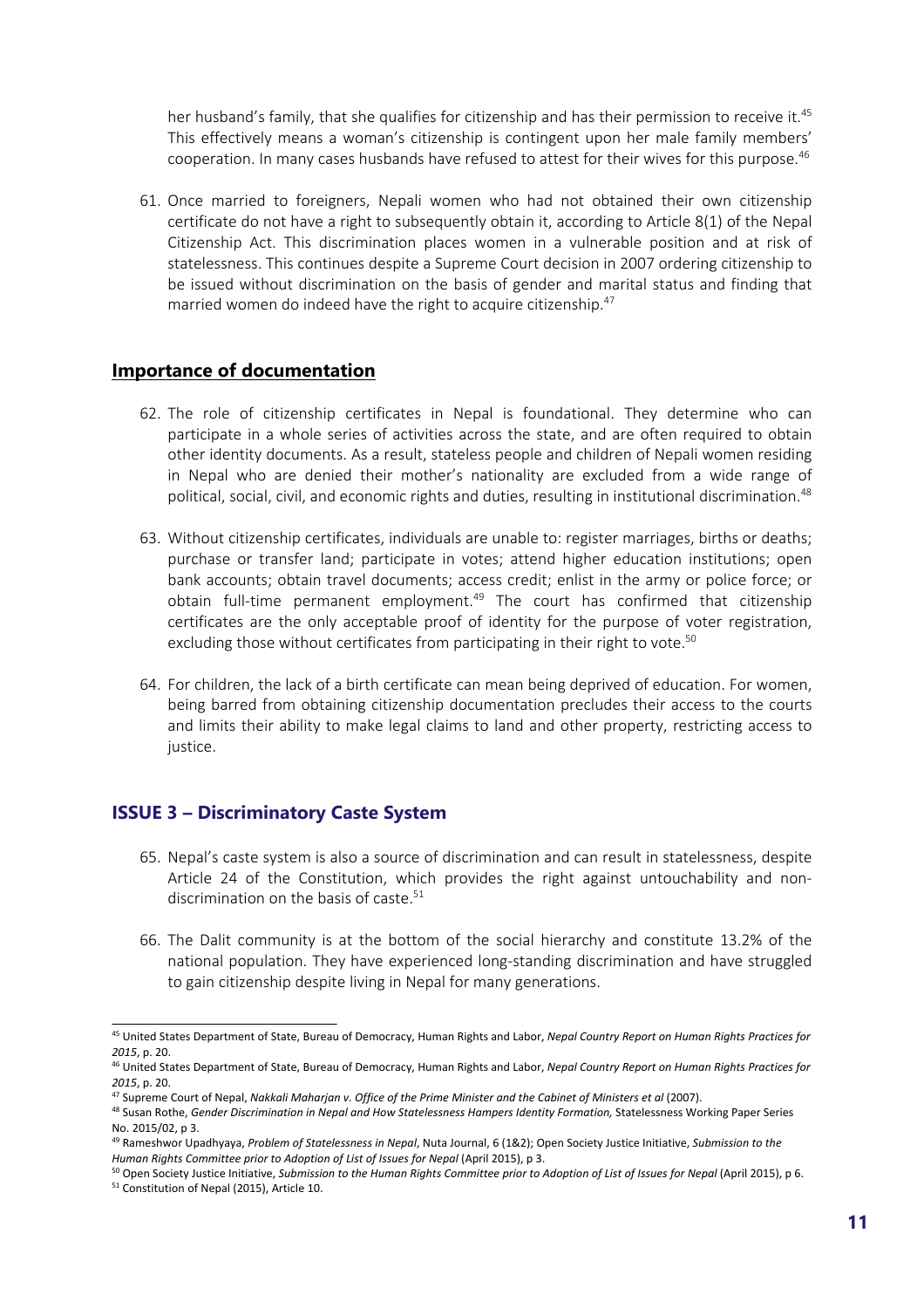- 67. Discrimination, lack of awareness, and poverty affect Dalit'<sup>s</sup> acquisition of citizenship. Intercaste marriage is also an issue for Dalit women marrying outside their caste. 52
- 68. The Badi people, who belong to the Dalit community, have also been denied citizenship as <sup>a</sup> result of multiple forms of discrimination. Historically, Badi women were forced into sex work. Today, while the community faces continued marginalisation and limited resources such as land and job opportunities, some Badi women engage in sex work. Their children are deprived of birth registration and citizenship certificates due to the unknown status of their father.
- 69. These groups are just two examples of lower-caste groups who face intersectional discrimination in Nepal. They suffer from <sup>a</sup> denial of rights such as the right to property, land, education, employment, right to vote, and other constitutional and legal entitlements, and are also prevented from registering births, which requires <sup>a</sup> citizenship certificate.

#### **ISSUE 4 – The Impact of the COVID-19 Pandemic on Stateless Persons in Nepal**

- 70. The COVID-19 pandemic has had <sup>a</sup> devastating and specific impact on vulnerable persons around the world, including the stateless, who face disproportionate risks. A joint statement by 84 civil society organisations,<sup>53</sup> as well as an ISI Impact Report,<sup>54</sup> set out the specific problems faced by stateless persons during the pandemic, and provide <sup>a</sup> series of thematic and targeted recommendations.
- 71. Lack of nationality documents means stateless people are often prevented from accessing basic services including healthcare and other social welfare services. 55 This means that many are without crucial safety nets to support them during this global health crisis.
- 72. The lockdown implemented in March 2020 resulted in indefinite uncertainty and an immediate loss of income, especially for those reliant on market trade, construction work and farming. In response, the government implemented <sup>a</sup> relief system distributing basic food items. However, this was dependent upon showing <sup>a</sup> citizenship certificate, and in some circumstances, also the citizenship certificate of the owner of their home, excluding millions of stateless persons.
- 73. In May, the Supreme Court issued an interim order for the government to issue relief regardless of citizenship or documentation stating that the *"State should respect the right to live with dignity of every person, even during the pandemic"*, and that *"there is no doubt relief should be provided without discrimination"*. 56 However, it remains unclear whether this will equate to inclusion in practice.

# **Breach of International Obligations**

74. Through adherence to <sup>a</sup> discriminatory system which ultimately creates <sup>a</sup> class of stateless

[https://files.institutesi.org/Joint\\_Statement\\_in\\_Solidarity\\_with\\_the\\_Stateless.pdf](https://files.institutesi.org/Joint_Statement_in_Solidarity_with_the_Stateless.pdf).

 $^{52}$  United Nations Web TV, 'Ensuring the right to a nationality - 11th session of the Forum on Minority Issues' (30 November 2018), available at [http://webtv.un.org/meetings-events/human-rights-council/watch/ensuring-the-right-to-a-nationality-11th-session-of-the](http://webtv.un.org/meetings-events/human-rights-council/watch/ensuring-the-right-to-a-nationality-11th-session-of-the-forum-on-minority-issues/5973592415001#t=2h04m10s)[forum-on-minority-issues/5973592415001#t=2h04m10s](http://webtv.un.org/meetings-events/human-rights-council/watch/ensuring-the-right-to-a-nationality-11th-session-of-the-forum-on-minority-issues/5973592415001#t=2h04m10s). 53 Joint statement by 84 CSOs, 'In Solidarity with the Stateless' (27 May 2020), available at

<sup>54</sup> Institute on Statelessness and Inclusion, *Impact Report: Stateless in <sup>a</sup> Global Pandemic* (June 2020), available at [https://files.institutesi.org/Covid19\\_Stateless\\_Impact\\_Report.pdf](https://files.institutesi.org/Covid19_Stateless_Impact_Report.pdf).

<sup>55</sup> UNHCR, *The Impact of COVID-19 on Stateless Populations: Policy Recommendations and Good Practices* (May 2020), available at <https://www.refworld.org/docid/5eb2a72f4.html>.

<sup>&</sup>lt;sup>56</sup> Unofficial translation of the Interim Order by Forum for Women, Law and Development (FWLD), on file with ISI.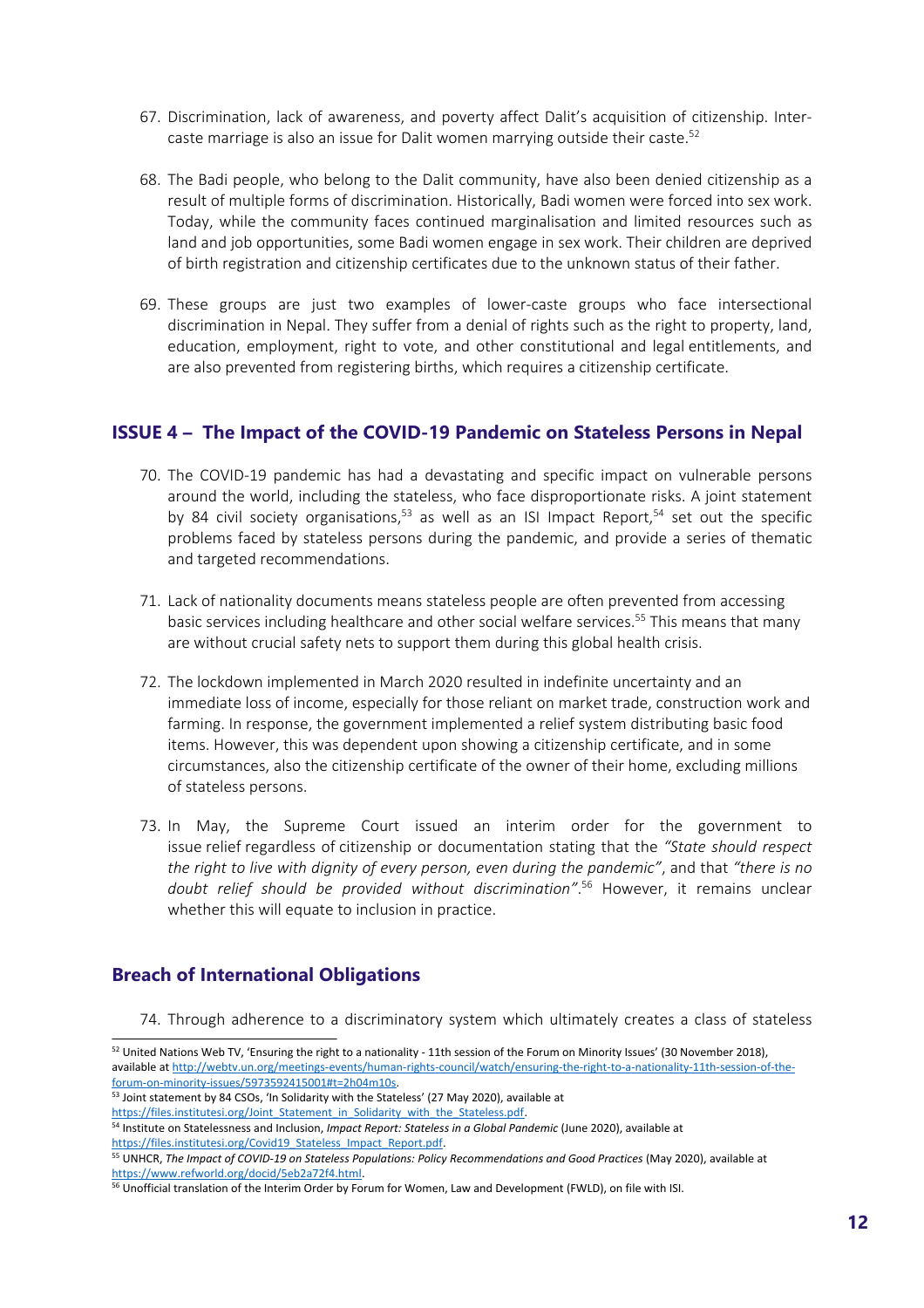Nepali people, Nepal breaches its own constitution, which protects the right to acquire citizenship and prohibits discrimination. Such practices also breach <sup>a</sup> number of its international obligations.

- 75. Nepal'<sup>s</sup> gender discriminatory nationality laws undermine the child'<sup>s</sup> right to <sup>a</sup> nationality and cause childhood statelessness. This is in breach of the CRC, Article 7 of which requires the state to register the child immediately after birth and gives the child the right, from birth, to <sup>a</sup> name and nationality. States are obligated to implement these rights, especially in circumstances "*where the child would otherwise be stateless*". 57 Article 8 of the CRC requires Nepal to respect children'<sup>s</sup> right to an identity "*including nationality, name and family relations*". 58 Article 2 of the CRC further obliges Nepal to uphold Convention rights (including the child'<sup>s</sup> right to acquire nationality), without discrimination on the basis of the parent'<sup>s</sup> sex, 59 and Article 3 stipulates that the best interests of the child shall be <sup>a</sup> primary consideration.
- 76. Denial of the right to nationality and resultant statelessness also undermines various obligations under the ICCPR. The obligation to ensure the right of every person to leave and return to their "own country"<sup>60</sup> is clearly put at risk in situations where the persons cannot travel due to <sup>a</sup> lack of <sup>a</sup> citizenship certificate. The right to recognition as <sup>a</sup> person before the law,<sup>61</sup> the right of every child to be registered immediately at birth and to acquire a nationality,<sup>62</sup> the right to take part in public affairs and to vote<sup>63</sup> and the right to equality before the law<sup>64</sup> are all violated by Nepal's institutional citizenship framework, which has led to children and women being denied citizenship certificates. Further, these provisions must be understood in the context of Article 2(1) of the ICCPR, which obliges Nepal to:

"*respect and ensure to all individuals within its territory and subject to its jurisdiction the rights recognized in the present Covenant, without distinction of any kind, such as race, colour, sex, language, religion, political or other opinion, national or social origin, property, birth or other status*."

77. Nepal has also failed to fulfil its legal obligations under CEDAW, namely to safeguard against gender-based discrimination and uphold women'<sup>s</sup> equal nationality rights in national law. 65 Gender-based discrimination that denies women equal rights with men to confer nationality on children and spouses and the right to acquire, change, and retain nationality are in direct contravention of this obligation. In CEDAW'<sup>s</sup> concluding observations on the sixth periodic report of Nepal (October 2018), the Committee made <sup>a</sup> recommendation that Nepal:

> "*repeal all remaining constitutional and legal provisions that discriminate against women and girls, particularly in the areas of nationality, distribution of marital property upon divorce and access to employment abroad*." 66

60 ICCPR, Article 12

- 64 ICCPR, Article 26.
- <sup>65</sup> CEDAW, Article 9.

<sup>&</sup>lt;sup>57</sup> CRC, Article 7.

<sup>&</sup>lt;sup>58</sup> CRC, Article 8.

<sup>&</sup>lt;sup>59</sup> CRC, Article 2.

<sup>&</sup>lt;sup>61</sup> ICCPR, Article 16.

<sup>&</sup>lt;sup>62</sup> ICCPR, Article 24.

<sup>63</sup> ICCPR, Article 25.

<sup>66</sup> Committee on the Elimination of Discrimination against Women, *Concluding observations on the sixth periodic report of Nepal* (23 October 2018), p 3.